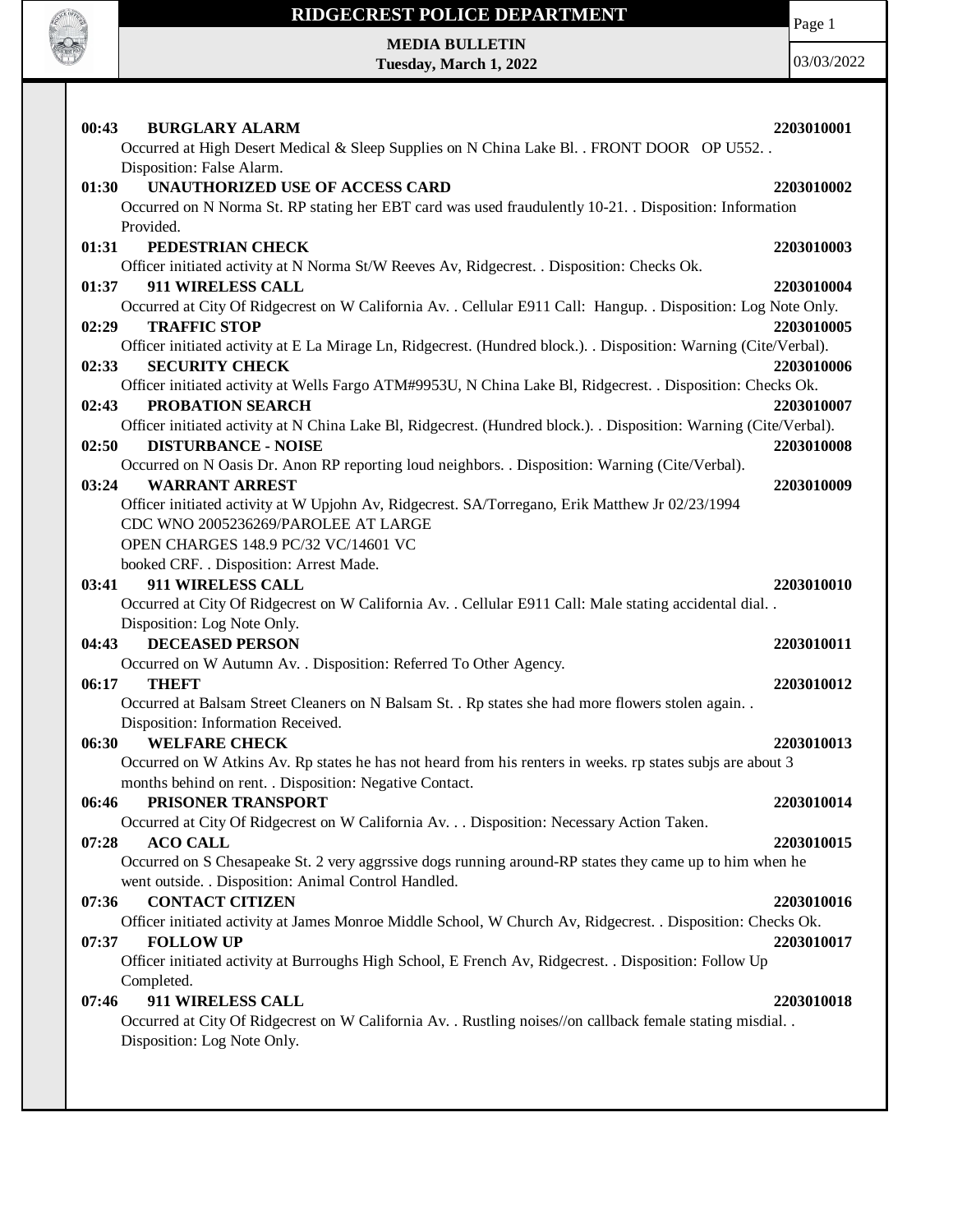

Page 2

**MEDIA BULLETIN Tuesday, March 1, 2022**

| 07:49<br><b>TRAFFIC STOP</b>                                                                                                 | 2203010019 |
|------------------------------------------------------------------------------------------------------------------------------|------------|
| Officer initiated activity at United Parcel Service, W Ridgecrest Bl, Ridgecrest. . Disposition: Citation.                   |            |
| <b>CONTACT CITIZEN</b><br>07:53                                                                                              | 2203010020 |
| Officer initiated activity at Burroughs High School, E French Av, Ridgecrest. . Disposition: Information                     |            |
| Received.                                                                                                                    |            |
| <b>GAS LEAK</b><br>08:44                                                                                                     | 2203010021 |
| Occurred on N Peg St. possible gas leak. . Disposition: Referred To Other Agency.                                            |            |
| 08:47<br><b>WELFARE CHECK</b>                                                                                                | 2203010022 |
| Occurred on N Peg St. WELCK ON FRIEND. . Disposition: Checks Ok.                                                             |            |
| 08:55<br><b>FOOT PATROL</b>                                                                                                  | 2203010023 |
| Officer initiated activity at Burroughs High School, E French Av, Ridgecrest. . Disposition: Checks Ok.                      |            |
| 08:56<br><b>OPEN DOOR/GATE</b>                                                                                               | 2203010024 |
| Occurred on N Inyo St. Back door is open and a back window is also broken. . Disposition: Checks Ok.                         |            |
| 09:14<br><b>TRUANT</b><br>Officer initiated activity at S Forest Knoll St, Kern County. . Disposition: Information Provided. | 2203010025 |
| <b>RECKLESS VEHICLE</b><br>09:30                                                                                             | 2203010026 |
| Occurred on N Cisco St. (Hundred block.) anon rp states red chevy going around the block and driving at a                    |            |
| high rate of speed. . Disposition: Gone On Arrival.                                                                          |            |
| PETTY THEFT<br>09:32                                                                                                         | 2203010027 |
| Occurred at Murray Middle School on E Drummond Av. . RP STATES HER DAUGHTER'S BASKETBALL                                     |            |
| SHOES WENT MISSING FROM MURRAY AT LAST THURSDAY'S BASKETBALL GAME. . Disposition: Call                                       |            |
| Cancelled.                                                                                                                   |            |
| 09:33<br><b>SUBPOENA SERVICE</b>                                                                                             | 2203010028 |
| Officer initiated activity at N Cisco St, Ridgecrest. . Disposition: Necessary Action Taken.                                 |            |
| <b>TRAFFIC STOP</b><br>09:34                                                                                                 | 2203010029 |
| Officer initiated activity at E French Av/E Las Flores Av, Ridgecrest. . Disposition: Warning (Cite/Verbal).                 |            |
| <b>SUBPOENA SERVICE</b><br>09:38                                                                                             | 2203010030 |
|                                                                                                                              |            |
| Officer initiated activity at N Gold Canyon Dr, Ridgecrest. . Disposition: Negative Contact.                                 |            |
| 09:45<br><b>FLAG DOWN</b>                                                                                                    | 2203010031 |
| Officer initiated activity at N Robalo St, Ridgecrest. (Hundred block.). . Disposition: Information Received.                |            |
| 09:47<br><b>DISTURBANCE - NEIGHBORS</b>                                                                                      | 2203010033 |
| Occurred on W Wilson Av. 2 subjs arguing. . Disposition: Necessary Action Taken.                                             |            |
| <b>SUSPICIOUS CIRCUMSTANCES</b><br>09:47                                                                                     | 2203010034 |
| Occurred on W Wilson Av. rp states subj was banging on her door. . Disposition: Duplicate Call Entered.                      |            |
| <b>WELFARE CHECK</b><br>09:50                                                                                                | 2203010035 |
| Occurred on W Church Av. . Disposition: Negative Contact.                                                                    |            |
| <b>INFORMATION RECEIVED</b><br>09:55                                                                                         | 2203010036 |
| Occurred on W Moyer Av. INFO REC. . Disposition: Information Received.                                                       |            |
| 10:12<br><b>FOLLOW UP</b>                                                                                                    | 2203010037 |
| Officer initiated activity at Murray Middle School, E Drummond Av, Ridgecrest. . Disposition: Follow Up                      |            |
| Completed.                                                                                                                   |            |
| <b>BATTERY</b><br>10:12                                                                                                      | 2203010038 |
| Occurred at Walmart Supercenter on E Bowman Rd. .                                                                            |            |
| rp states there is a female hitting a Walmart employee. rp states employee was slapped in the face. female that              |            |
| hit associate is in a wheelchair and is named. . Disposition: Necessary Action Taken.<br><b>CONTACT CITIZEN</b><br>10:17     | 2203010039 |
| Occurred at City Of Ridgecrest on W California Av. . RP in the lobby to file a report. . Disposition: Report                 |            |
| Taken.                                                                                                                       |            |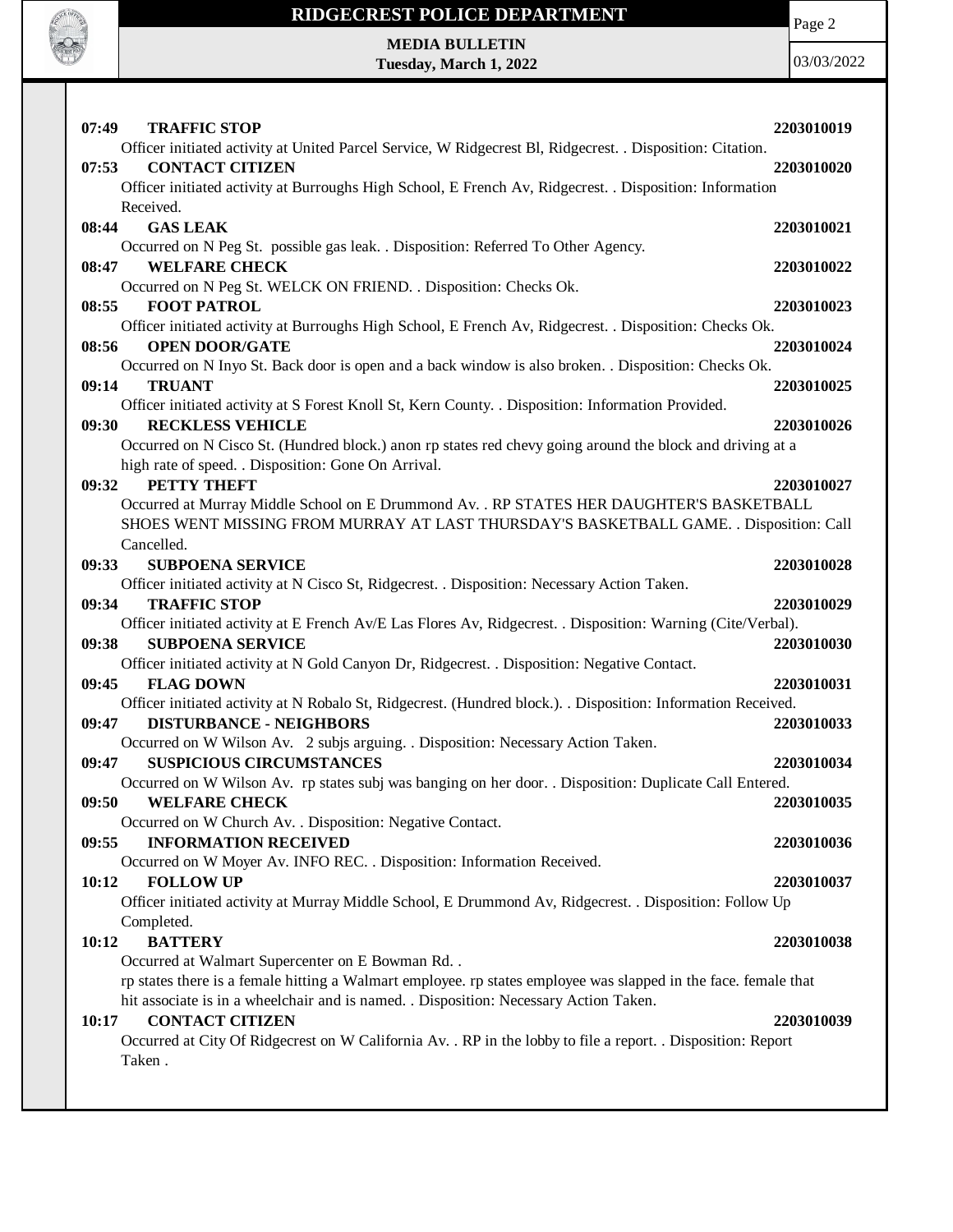

Page 3

**MEDIA BULLETIN Tuesday, March 1, 2022**

| 10:18 | <b>ACO CALL</b>                                                                                                | 2203010040 |
|-------|----------------------------------------------------------------------------------------------------------------|------------|
|       | Officer initiated activity at N Harriet St/W Beverly Ct, Ridgecrest. . Disposition: Animal Control Handled.    |            |
| 10:24 | <b>FOLLOW UP</b>                                                                                               | 2203010041 |
|       | Officer initiated activity at N Norma St, Ridgecrest. . Disposition: Follow Up Completed.                      |            |
| 10:24 | <b>CONTACT CITIZEN</b>                                                                                         | 2203010042 |
|       | Officer initiated activity at Burroughs High School, E French Av, Ridgecrest. . Disposition: Information       |            |
|       | Received.                                                                                                      |            |
| 10:28 | <b>FOLLOW UP</b>                                                                                               | 2203010043 |
|       | Officer initiated activity at Murray Middle School, E Drummond Av, Ridgecrest. . Disposition: Follow Up        |            |
|       | Completed.<br><b>CODE VIOLATION</b>                                                                            |            |
| 10:32 | Officer initiated activity at N Helena St, Ridgecrest. . Disposition: Report Taken.                            | 2203010044 |
| 10:33 | <b>CONTACT CITIZEN</b>                                                                                         | 2203010045 |
|       | Officer initiated activity at Murray Middle School, E Drummond Av, Ridgecrest. . Disposition: Information      |            |
|       | Provided.                                                                                                      |            |
| 10:35 | <b>ACO CALL</b>                                                                                                | 2203010046 |
|       | Officer initiated activity at W Windy Lynn Av, Ridgecrest. Barking dog. . Disposition: Animal Control Handled. |            |
| 10:49 | <b>DOMESTIC DISTURBANCE</b>                                                                                    | 2203010047 |
|       | Occurred on W Bennett Av. male and female screaming at each other. . Disposition: Unfounded.                   |            |
| 10:54 | <b>ACO CALL</b>                                                                                                | 2203010048 |
|       | Officer initiated activity at Town & Country Mobile Home Park, N Norma St, Ridgecrest. Xtra patrol for loose   |            |
|       | dogs. . Disposition: Animal Control Handled.                                                                   |            |
| 10:57 | <b>CONTACT CITIZEN</b>                                                                                         | 2203010049 |
|       | Officer initiated activity at Burroughs High School, E French Av, Ridgecrest. . Disposition: Information       |            |
|       | Provided.                                                                                                      |            |
| 11:01 | <b>ACO CALL</b>                                                                                                | 2203010050 |
|       | Occurred on N Norma St. Barking dog -across the street from Pony Expresso. . Disposition: Animal Control       |            |
| 11:05 | Handled.<br><b>ACO CALL</b>                                                                                    | 2203010051 |
|       | Officer initiated activity at S Warner St/W Wilson Av, Ridgecrest. Xpat for loose dogs. . Disposition: Animal  |            |
|       | Control Handled.                                                                                               |            |
| 11:21 | <b>FOLLOW UP</b>                                                                                               | 2203010052 |
|       | Officer initiated activity at N Norma St, Ridgecrest. . Disposition: Follow Up Completed.                      |            |
| 11:23 | <b>GENERIC FIRE CALL/NOT SPECIFIED</b>                                                                         | 2203010053 |
|       | Occurred on W Upjohn Av. (Hundred block.) Service Class: CNTX 1 mile w of location. . Disposition: Referred    |            |
|       | To Other Agency.                                                                                               |            |
| 11:32 | <b>FOLLOW UP</b>                                                                                               | 2203010054 |
|       | Officer initiated activity at N La Paloma St, Ridgecrest. . Disposition: Follow Up Completed.                  |            |
| 11:34 | <b>ACO CALL</b>                                                                                                | 2203010055 |
|       | Officer initiated activity at E Far Vista, Kern County. . Disposition: Animal Control Handled.                 |            |
| 11:43 | <b>CONTACT CITIZEN</b>                                                                                         | 2203010056 |
|       | Occurred at City Of Ridgecrest on W California Av. . CALL RP//rp states car that her bf was driving was        |            |
|       | released to someone that the RP does not know. RP is requesting assistance on getting her veh back             |            |
| 11:50 | Disposition: Information Provided.<br><b>RECKLESS VEHICLE</b>                                                  | 2203010057 |
|       | Occurred on N Shelby Ct. RP in the lobby wants to speak with an Officer. . Disposition: Information Received.  |            |
| 11:52 | <b>SMOKE SIGHTED</b>                                                                                           | 2203010058 |
|       | Occurred on W Coso Av. fire in the wall//garbage disposal sparked and now its smoldering. . Disposition:       |            |
|       | Referred To Other Agency.                                                                                      |            |
|       |                                                                                                                |            |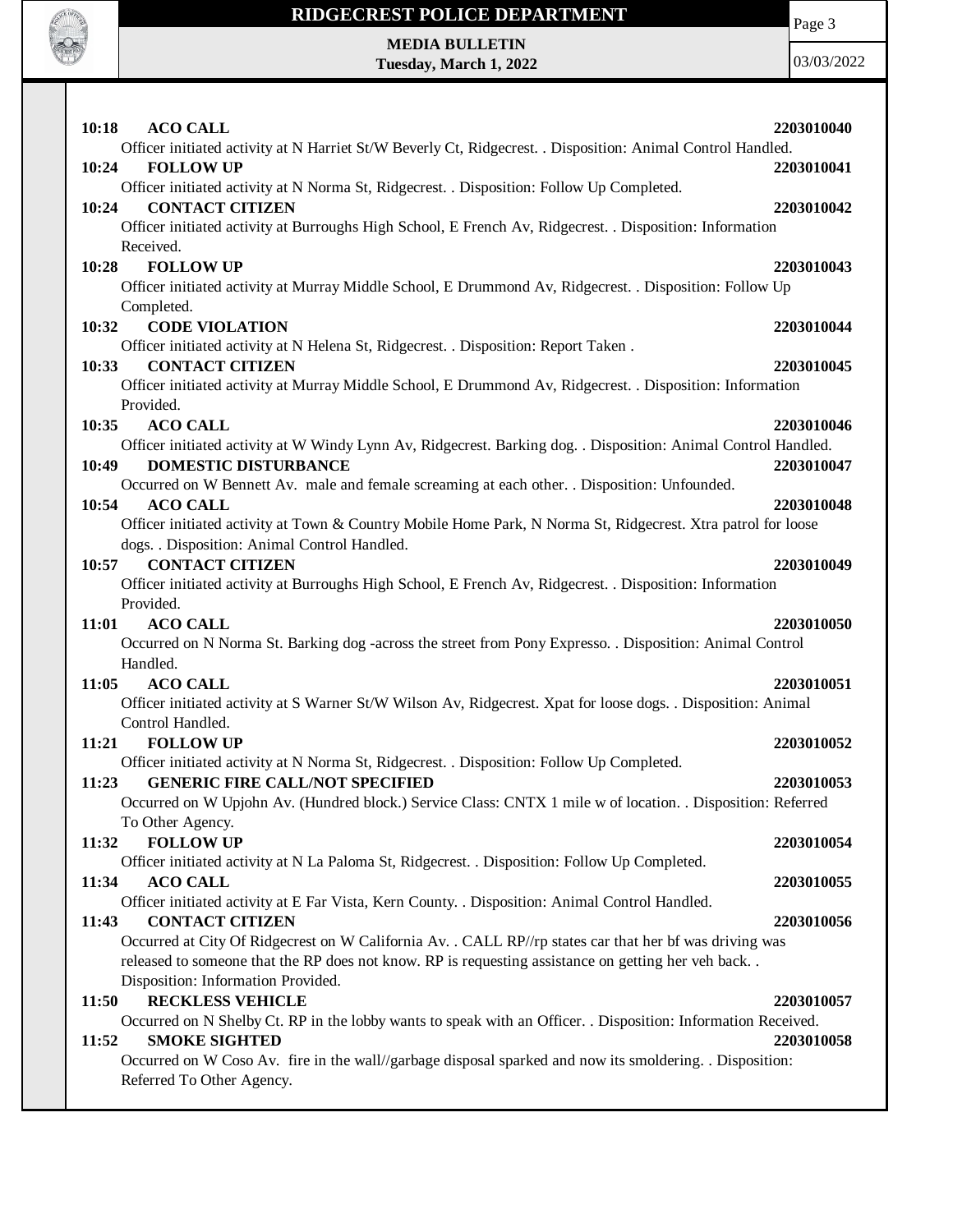

Page 4

**MEDIA BULLETIN Tuesday, March 1, 2022**

| 11:54<br><b>FOUND PROPERTY</b>                                                                                                    | 2203010059 |
|-----------------------------------------------------------------------------------------------------------------------------------|------------|
| Occurred at City Of Ridgecrest on W California Av. . RP in the lobby. . Disposition: Report Taken.                                |            |
| THEFT OF IDENTIFICATION<br>12:07                                                                                                  | 2203010060 |
| Occurred on W Ocean Av. CALL RP//RP STATES SHE IS VIC OF ID THEFT AND HAS SUFFERED                                                |            |
| MONETARY LOSS. . Disposition: Report Taken.                                                                                       |            |
| 911 WIRELESS CALL<br>12:08                                                                                                        | 2203010061 |
| Occurred at City Of Ridgecrest on W California Av. . Open line/Music in the background/Unable to call back                        |            |
| due to 911 prefix. . Disposition: Log Note Only.                                                                                  |            |
| <b>TRAFFIC STOP</b><br>12:10                                                                                                      | 2203010062 |
| Officer initiated activity at E Drummond Av/N Chelsea Av, Ridgecrest. . Disposition: Warning (Cite/Verbal).                       |            |
| <b>SUSPICIOUS CIRCUMSTANCES</b><br>12:14                                                                                          | 2203010063 |
| Occurred on W Perdew Av. (Hundred block.) WMA black sweat shirt and blue jeans -pushed the car back and                           |            |
| forth -veh has no lic plates. . Disposition: Checks Ok.                                                                           |            |
| <b>CONTACT CITIZEN</b><br>12:17                                                                                                   | 2203010064 |
| Occurred at City Of Ridgecrest on W California Av. . RP in the lobby wants to speak with an Officer. .                            |            |
| Disposition: Report Taken.                                                                                                        |            |
| <b>TRAFFIC STOP</b><br>12:20                                                                                                      | 2203010065 |
| Officer initiated activity at E French Av, Ridgecrest. (Hundred block.). . Disposition: Warning (Cite/Verbal).                    |            |
| 12:23<br><b>EXTRA PATROL</b>                                                                                                      | 2203010066 |
| Officer initiated activity at Tennis Courts, E French Av, Ridgecrest. . Disposition: Checks Ok.                                   |            |
| <b>ACO CALL</b><br>12:24                                                                                                          | 2203010067 |
| Occurred on S China Lake Bl. 2 CHIHUAHUA LOOSE IN FRONT OF THE BUSINESS. . Disposition: Animal                                    |            |
| Control Handled.                                                                                                                  |            |
| <b>EXTRA PATROL</b><br>12:25                                                                                                      | 2203010068 |
| Officer initiated activity at Stater Brothers #109, N China Lake Bl, Ridgecrest. . Disposition: Checks Ok.                        |            |
| PATROL CHECK<br>12:34                                                                                                             | 2203010069 |
| Officer initiated activity at Skate Park, E French Av, Ridgecrest. . Disposition: Checks Ok.                                      |            |
| <b>BREAKING/REMOVING VEHICLE PARTS</b><br>12:43                                                                                   | 2203010070 |
| Occurred at Salvation Army, The on N Downs St. . Rp states someone just noticed the catalytic converter was                       |            |
| taken off of the veh. . Disposition: Report Taken.                                                                                |            |
| 12:53<br><b>LAND TRESPASS</b>                                                                                                     | 2203010071 |
| Occurred at Coldwell Banker Best Realty on N China Lake Bl. . Homeless person sleeping behind the building. .                     |            |
| Disposition: Warning (Cite/Verbal).                                                                                               |            |
| <b>WELFARE CHECK</b><br>12:54                                                                                                     | 2203010072 |
| Occurred on S Porter St. rp is getting 3rd party information from someone in the home. . Disposition: Checks                      |            |
| Ok.<br>13:01                                                                                                                      |            |
| <b>MEDICAL AID</b>                                                                                                                | 2203010073 |
| Occurred at Travelodge on S China Lake Bl. . ambulance request. . Disposition: Assisted.<br>13:02<br><b>CONTACT CITIZEN</b>       |            |
|                                                                                                                                   | 2203010074 |
| Occurred at City Of Ridgecrest on W California Av. . Rp in lobby. . Disposition: Report Taken.<br>13:07<br><b>CONTACT CITIZEN</b> | 2203010075 |
| Officer initiated activity at Burroughs High School, E French Av, Ridgecrest. . Disposition: Information                          |            |
| Provided.                                                                                                                         |            |
| <b>CONTACT CITIZEN</b>                                                                                                            |            |
| 13:11<br>Occurred at City Of Ridgecrest on W California Av. . CALL RP /would like to speak to WC about a case. .                  | 2203010076 |
| Disposition: Negative Contact.                                                                                                    |            |
| <b>MEDICAL AID</b><br>13:15                                                                                                       | 2203010077 |
| Occurred on S Desert Candles St. ambulance request. . Disposition: Referred To Other Agency.                                      |            |
|                                                                                                                                   |            |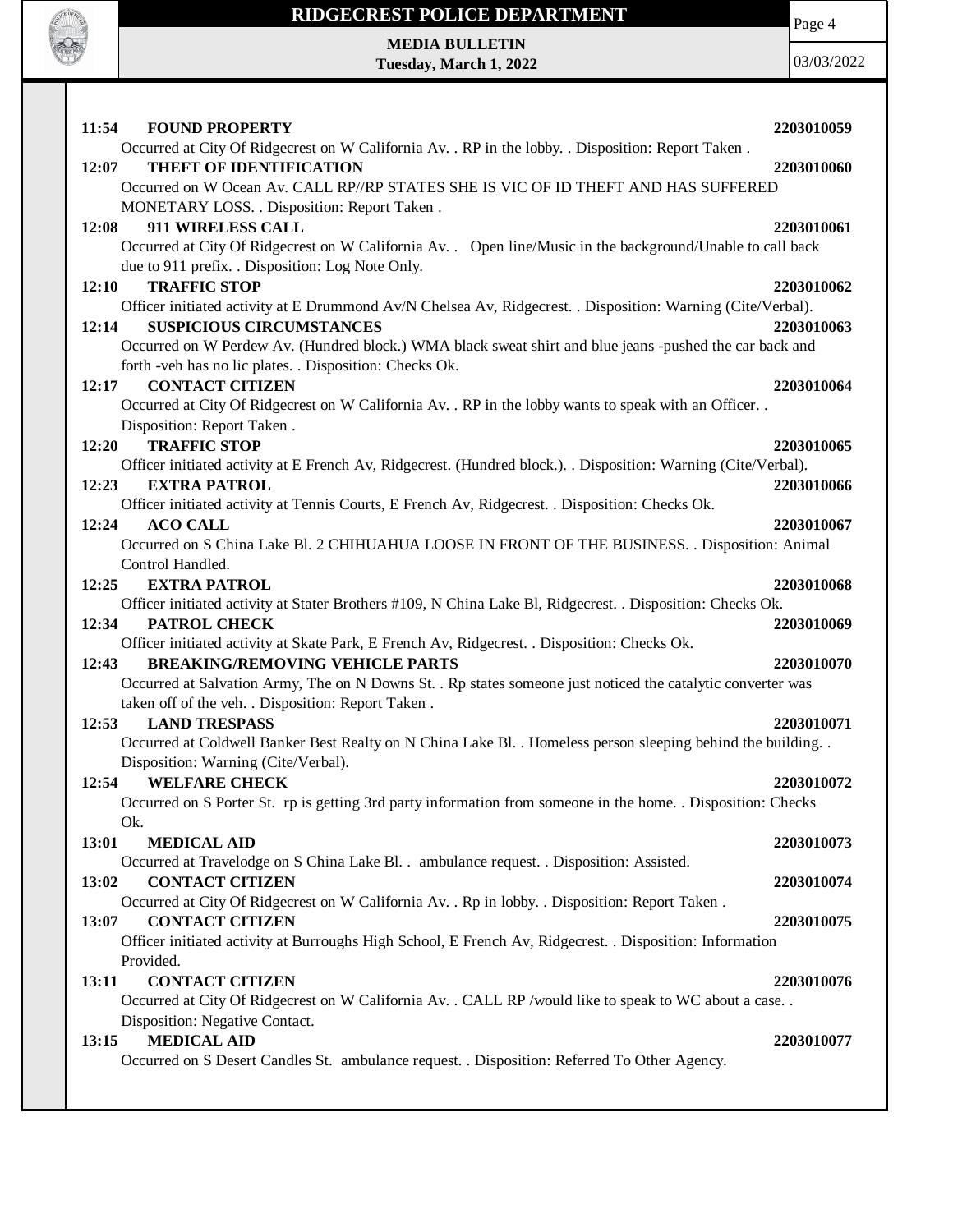

Page 5

**MEDIA BULLETIN Tuesday, March 1, 2022**

|              | 13:21<br><b>SHOPLIFTING</b>                                                                                                                                  | 2203010078 |
|--------------|--------------------------------------------------------------------------------------------------------------------------------------------------------------|------------|
|              | Occurred at Home Depot on N China Lake Bl. . WMA/30's/grey sweater/grey pants/black shoes/ subject took                                                      |            |
|              | off with items and is headed towards joanns/currently running in the marshalls parking lot. . Disposition:                                                   |            |
|              | Necessary Action Taken.                                                                                                                                      |            |
| 13:41        | <b>CONTACT CITIZEN</b>                                                                                                                                       | 2203010079 |
|              | Officer initiated activity at Faller Elementary School, W Upjohn Av, Ridgecrest. . Disposition: Information                                                  |            |
|              | Provided.                                                                                                                                                    |            |
| 14:00        | <b>CODE VIOLATION</b>                                                                                                                                        | 2203010080 |
|              | Officer initiated activity at Home Depot, N China Lake Bl, Ridgecrest. . Disposition: Warning (Cite/Verbal).                                                 |            |
| 14:08        | PARKING VIOLATION                                                                                                                                            | 2203010081 |
|              | Occurred at Las Flores Elementary School on W Las Flores Av. . Rp states there is a veh in the middle of the<br>street not moving. . Disposition: Checks Ok. |            |
| 14:15        | <b>TRAFFIC STOP</b>                                                                                                                                          | 2203010082 |
|              | Officer initiated activity at Auto Zone STORE#5342, N China Lake Bl, Ridgecrest. . Disposition: Citation.                                                    |            |
| 14:16        | <b>UNWANTED SUBJECT</b>                                                                                                                                      | 2203010083 |
|              | Occurred on S Allen St. rp states grand daughter is at residence and making a scene. . Disposition: Cancelled                                                |            |
|              | by RP.                                                                                                                                                       |            |
| 14:21        | <b>TRAFFIC STOP</b>                                                                                                                                          | 2203010084 |
|              | Officer initiated activity at S Norma St/W Wilson Av, Ridgecrest. . Disposition: Warning (Cite/Verbal).                                                      |            |
| 14:22        | <b>CODE VIOLATION</b>                                                                                                                                        | 2203010085 |
|              | Officer initiated activity at S Downs St/W Bowman Rd, Ridgecrest. . Disposition: Warning (Cite/Verbal).                                                      |            |
| 14:28        | POSITIVE CITIZEN CONTACT                                                                                                                                     | 2203010086 |
|              | Officer initiated activity at James Monroe Middle School, W Church Av, Ridgecrest. . Disposition: Necessary                                                  |            |
|              | Action Taken.                                                                                                                                                |            |
| 14:29        | DRIVING ON SUSPENDED LICENSE                                                                                                                                 | 2203010087 |
|              | Officer initiated activity at W Wilson Av/S China Lake Bl, Ridgecrest. SA/Harper, Ricca 06/23/99 opn chg/VC                                                  |            |
|              | 14601.1                                                                                                                                                      |            |
|              |                                                                                                                                                              |            |
|              | RM055281B/\$1k/HS 11364 OCA 22-644                                                                                                                           |            |
|              | cited/rel'd. . Disposition: Arrest Made.                                                                                                                     |            |
| <b>14:30</b> | <b>TRAFFIC STOP</b>                                                                                                                                          | 2203010088 |
|              | Officer initiated activity at Wingstop, N China Lake Bl, Ridgecrest. . Disposition: Citation.                                                                |            |
| 14:30        | <b>TRAFFIC STOP</b>                                                                                                                                          | 2203010089 |
|              | Officer initiated activity at S Warner St/W Upjohn Av, Ridgecrest. . Disposition: Citation.                                                                  |            |
| 14:42        | <b>TRAFFIC STOP</b>                                                                                                                                          | 2203010090 |
|              | Officer initiated activity at E Drummond Av, Ridgecrest. (Hundred block.). Disposition: Warning (Cite/Verbal).                                               |            |
| 14:44        | <b>ACO CALL</b>                                                                                                                                              | 2203010091 |
|              | Officer initiated activity at S Richmond Rd, Ridgecrest. Confined dog. . Disposition: Animal Control Handled.                                                |            |
| 14:48        | <b>TRAFFIC STOP</b>                                                                                                                                          | 2203010092 |
|              | Officer initiated activity at S Downs St/W Upjohn Av, Ridgecrest. . Disposition: Warning (Cite/Verbal).                                                      |            |
| 14:55        | <b>ATTEMPT TO CONTACT</b>                                                                                                                                    | 2203010093 |
|              | Officer initiated activity at E Wasp Av, Kern County. . Disposition: Necessary Action Taken.                                                                 |            |
| 15:01        | <b>TRAFFIC STOP</b>                                                                                                                                          | 2203010094 |
|              | Officer initiated activity at W Drummond Av, Ridgecrest. (Hundred block.). . Disposition: Citation.                                                          |            |
| 15:03        | 911 HANG UP                                                                                                                                                  | 2203010095 |
|              | Occurred on N Valarie St. Service Class: VOIP 911 hang up/no answer on call back. . Disposition: Log Note                                                    |            |
|              | Only.                                                                                                                                                        |            |
| 15:03        | <b>TRAFFIC STOP</b><br>Officer initiated activity at W Upjohn Av/S Helena St, Ridgecrest. . Disposition: Warning (Cite/Verbal).                              | 2203010096 |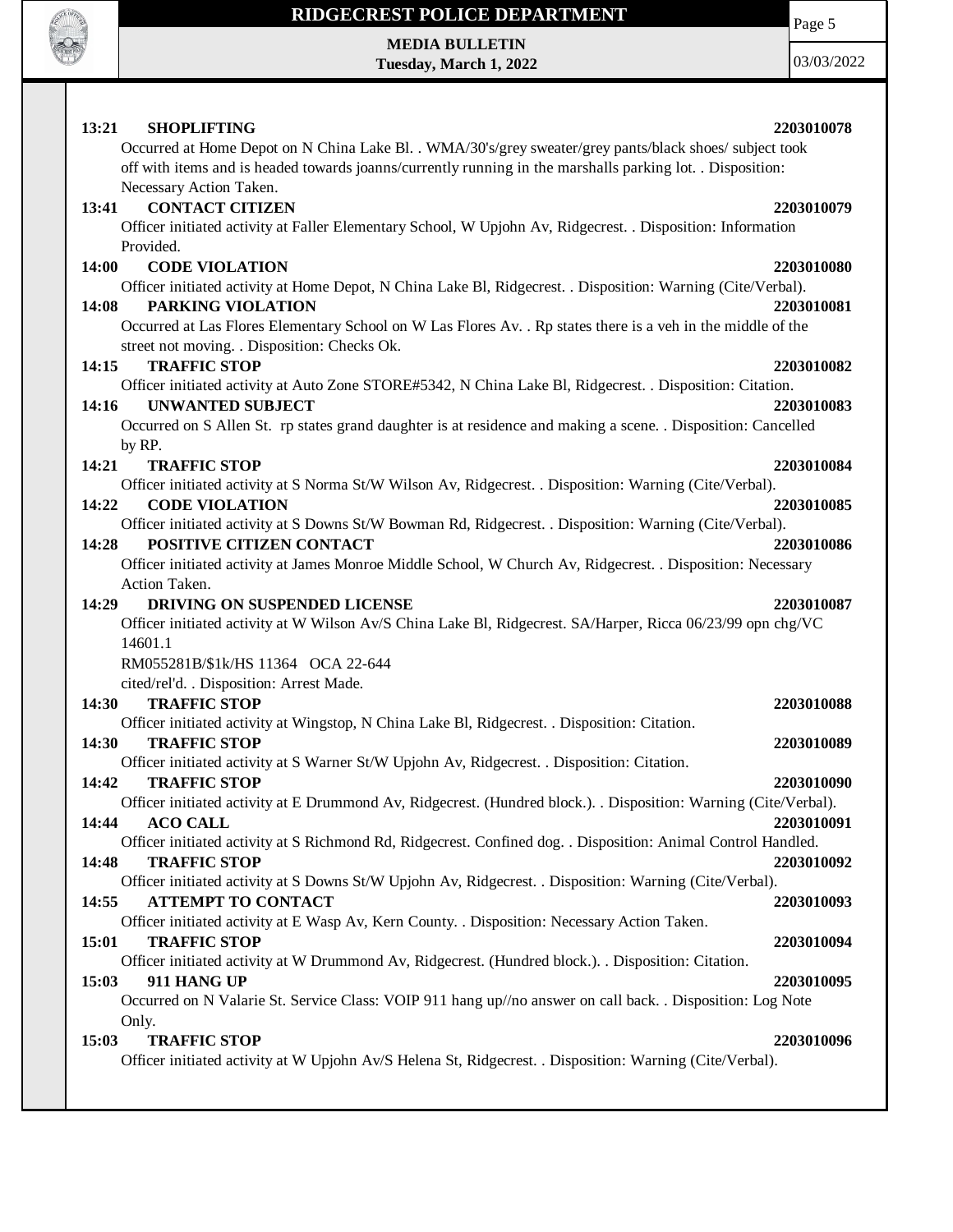

**MEDIA BULLETIN Tuesday, March 1, 2022** Page 6

| 15:15 | <b>TRAFFIC STOP</b>                                                                                                                | 2203010097 |
|-------|------------------------------------------------------------------------------------------------------------------------------------|------------|
|       | Officer initiated activity at W Upjohn Av, Ridgecrest. . Disposition: Citation.                                                    |            |
| 15:19 | <b>WARRANT ARREST</b>                                                                                                              | 2203010098 |
|       | Officer initiated activity at N Norma St, Ridgecrest. (Hundred block.) SA/Schofiled, Jason 06/24/77                                |            |
|       | RM050057A/\$31k/PC 498(B) cited/rel'd. . Disposition: Arrest Made.                                                                 |            |
| 15:20 | <b>INFORMATION</b>                                                                                                                 | 2203010099 |
| 15:24 | Officer initiated activity at City Of Ridgecrest, W California Av, Ridgecrest. . Disposition: Report Taken.<br><b>TRAFFIC STOP</b> | 2203010100 |
|       | Officer initiated activity at N China Lake Bl, Ridgecrest. (Hundred block.). Disposition: Citation.                                |            |
| 15:30 | <b>ASSIST OTHER DEPARTMENT</b>                                                                                                     | 2203010101 |
|       | Occurred at Ridgecrest Crisis Stabilization Unit on N Chelsea Av. rp requesting help getting subject into the                      |            |
|       | vehicle for transport. . Disposition: Necessary Action Taken.                                                                      |            |
| 15:30 | <b>ACO CALL</b>                                                                                                                    | 2203010102 |
|       | Officer initiated activity at W Las Flores Av/N Inyo St, Ridgecrest. . Disposition: Animal Control Handled.                        |            |
| 15:31 | <b>COURTESY REPORT</b>                                                                                                             | 2203010103 |
|       | Occurred on S Farragut St. Received Courtesy report on APS Referral. . Disposition: Report Taken.                                  |            |
| 15:34 | <b>TRAFFIC STOP</b>                                                                                                                | 2203010104 |
|       | Officer initiated activity at W Upjohn Av/S Helena St, Ridgecrest. . Disposition: Warning (Cite/Verbal).                           |            |
| 15:37 | <b>EXTRA PATROL</b>                                                                                                                | 2203010105 |
|       | Officer initiated activity at Skate Park, E French Av, Ridgecrest. . Disposition: Checks Ok.                                       |            |
| 15:40 | <b>ACO CALL</b>                                                                                                                    | 2203010106 |
|       | Officer initiated activity at W Las Flores Av/N Kern St, Ridgecrest. Female walking 4 dogs with no leash                           |            |
|       | Disposition: Animal Control Handled.                                                                                               |            |
| 15:43 | <b>UNLICENSED DRIVER</b>                                                                                                           | 2203010107 |
|       | Officer initiated activity at N China Lake Bl, Ridgecrest. (Hundred block.) SA/Perez Alvarez, Luis Angel 6/2/88                    |            |
|       | chg/VC 12500(A) cited/rel'd. . Disposition: Arrest Made.                                                                           |            |
| 15:43 | 911 HANG UP                                                                                                                        | 2203010108 |
|       | Occurred at City Of Ridgecrest on W California Av. . 911 hu//no answer on callback. . Disposition: Log Note                        |            |
|       | Only.                                                                                                                              |            |
| 15:58 | <b>ACO CALL</b>                                                                                                                    | 2203010109 |
| 16:02 | Officer initiated activity at N Fairview St, Ridgecrest. . Disposition: Animal Control Handled.<br><b>WELFARE CHECK</b>            | 2203010110 |
|       | Occurred on S Camino El Canon. Rp would like a welfare check hasn't heard from them in 8-9 months                                  |            |
|       | Disposition: Checks Ok.                                                                                                            |            |
| 16:05 | <b>TRAFFIC STOP</b>                                                                                                                | 2203010111 |
|       | Officer initiated activity at W Las Flores Av/N China Lake Bl, Ridgecrest. . Disposition: Citation.                                |            |
| 16:06 | <b>STOLEN VEHICLE REPORT</b>                                                                                                       | 2203010112 |
|       | Occurred on N Inyo St. RP in the lobby to file a report -2 wheel utility trailer (blue). . Disposition: Referred To                |            |
|       | Other Agency.                                                                                                                      |            |
| 16:07 | <b>RECKLESS VEHICLE</b>                                                                                                            | 2203010113 |
|       | Occurred on W Upjohn Av. (Hundred block.) NEW BLUE RANGER//DRIVER IS WFA/BLN/SUNGLASSES. .                                         |            |
|       | Disposition: Gone On Arrival.                                                                                                      |            |
| 16:11 | <b>TRAFFIC STOP</b>                                                                                                                | 2203010114 |
|       | Officer initiated activity at S Norma St, Ridgecrest. (Hundred block.). . Disposition: Call Cancelled.                             |            |
| 16:12 | PROPERTY DAMAGE ONLY TC                                                                                                            | 2203010115 |
|       | Occurred on S Mayo St. Rp states their neighbor hit a parked car. . Disposition: Necessary Action Taken.                           |            |
| 16:14 | <b>TRAFFIC STOP</b>                                                                                                                | 2203010116 |
|       | Officer initiated activity at E Coso Av, Ridgecrest. (Hundred block.). Disposition: Warning (Cite/Verbal).                         |            |
|       |                                                                                                                                    |            |
|       |                                                                                                                                    |            |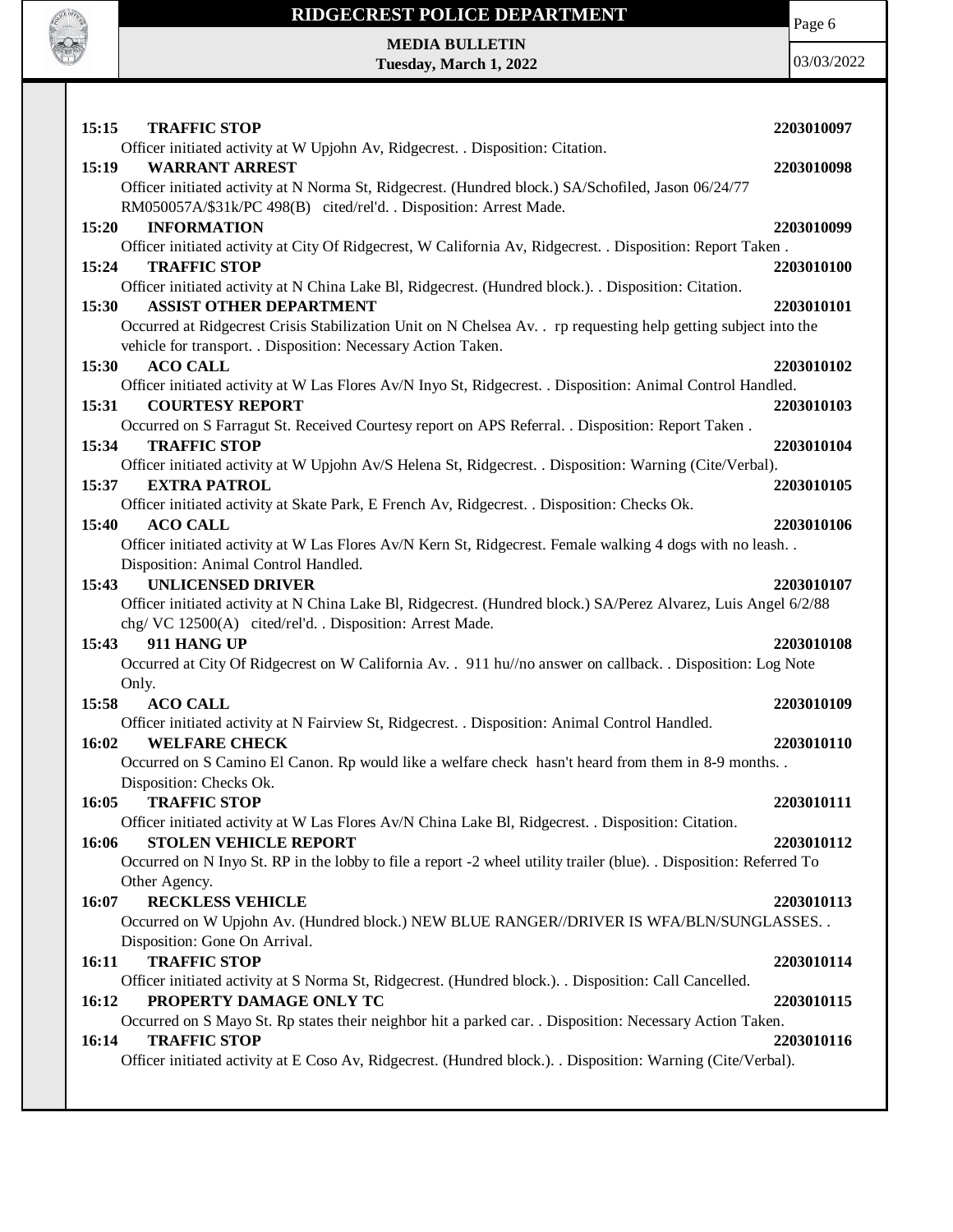

Page 7

**MEDIA BULLETIN Tuesday, March 1, 2022**

| 16:17<br><b>MEDICAL AID</b><br>2203010117                                                                            |
|----------------------------------------------------------------------------------------------------------------------|
| Occurred on W Perdew Av. Service Class: RESD ambulance request. . Disposition: Referred To Other Agency.             |
| 2203010118<br>16:23<br><b>CONTACT CITIZEN</b>                                                                        |
| Occurred at City Of Ridgecrest on W California Av. . CALL RP/requesting WC regarding a TC case. .                    |
| Disposition: Information Provided.                                                                                   |
| <b>TRAFFIC STOP</b><br>16:31<br>2203010119                                                                           |
| Officer initiated activity at W Ridgecrest Bl/N Downs St, Ridgecrest. . Disposition: Citation.                       |
| 16:34<br><b>ACO CALL</b><br>2203010120                                                                               |
| Officer initiated activity at E Far Vista Rd, Kern County. FU ON DOG BITE. . Disposition: Animal Control             |
| Handled.                                                                                                             |
| 16:49<br><b>TRAFFIC STOP</b><br>2203010121                                                                           |
| Officer initiated activity at N China Lake Bl/W Argus Av, Ridgecrest. . Disposition: Citation.                       |
| DRIVING ON SUSPENDED LICENSE<br>16:52<br>2203010122                                                                  |
| Officer initiated activity at W Las Flores Av, Ridgecrest. (Hundred block.) SA/Miller, Jimmie 12/30/80 opn           |
| chg/VC 14601.1(A)                                                                                                    |
| RM055434A/\$5k/HS 11364; HS 11377(A) ARREST 21-2176                                                                  |
| cited/rel'd. . Disposition: Arrest Made.                                                                             |
| <b>TRAFFIC STOP</b><br>17:03<br>2203010123                                                                           |
| Officer initiated activity at S Norma St, Ridgecrest. (Hundred block.). Disposition: Warning (Cite/Verbal).<br>17:05 |
| <b>INFORMATION RECEIVED</b><br>2203010124<br>Occurred on W Moyer Av. Misc info. . Disposition: Log Note Only.        |
| 17:11<br><b>FOUND PROPERTY</b><br>2203010125                                                                         |
| Officer initiated activity at City Of Ridgecrest, W California Av, Ridgecrest. . Disposition: Report Taken.          |
| 17:13<br><b>BUSINESS CHECK</b><br>2203010126                                                                         |
| Occurred at W Church Av/S Norma St. . Disposition: Citation.                                                         |
| <b>FLAG DOWN</b><br>17:15<br>2203010127                                                                              |
| Officer initiated activity at N Balsam St/W Ridgecrest Bl, Ridgecrest. . Disposition: Log Note Only.                 |
| 17:24<br><b>CONTACT CITIZEN</b><br>2203010128                                                                        |
| Occurred at City Of Ridgecrest on W California Av. . Rp in lobby to speak with an officer. . Disposition:            |
| Cancelled by RP.                                                                                                     |
| 17:26<br><b>MEDICAL AID</b><br>2203010129                                                                            |
| Occurred on W Pilgrim Ci. ambulance request. . Disposition: Referred To Other Agency.                                |
| <b>TRAFFIC STOP</b><br>17:29<br>2203010130                                                                           |
| Officer initiated activity at W Ridgecrest Bl, Ridgecrest. (Hundred block.). Disposition: Citation.                  |
| 18:29<br><b>MEDICAL AID</b><br>2203010131                                                                            |
| Occurred at Big 5 Sporting Goods on N China Lake Bl. . Service Class: BUSN EMS REQUEST. . Disposition:               |
| Referred To Other Agency.                                                                                            |
| <b>MEDICAL AID</b><br>2203010132<br>18:42                                                                            |
| Occurred on W Mamie Av. Service Class: RESD EMS request. . Disposition: Referred To Other Agency.                    |
| 19:09<br><b>DISTURBANCE - SUBJECT</b><br>2203010133                                                                  |
| Occurred on N Sims St. RP stating WMA 50's 508 bald screaming outside res. . Disposition: Warning                    |
| (Cite/Verbal).                                                                                                       |
| POSITIVE CITIZEN CONTACT<br><b>19:10</b><br>2203010134                                                               |
| Officer initiated activity at Cerro Coso Community College, S College Heights Bl, Ridgecrest. . Disposition: Log     |
| Note Only.                                                                                                           |
| 19:19<br><b>INFORMATION RECEIVED</b><br>2203010135                                                                   |
| Occurred on S Norma St. . Disposition: Information Received.                                                         |
| 19:24<br><b>INFORMATION RECEIVED</b><br>2203010136                                                                   |
| Occurred on N Sierra View St. . Disposition: Log Note Only.                                                          |